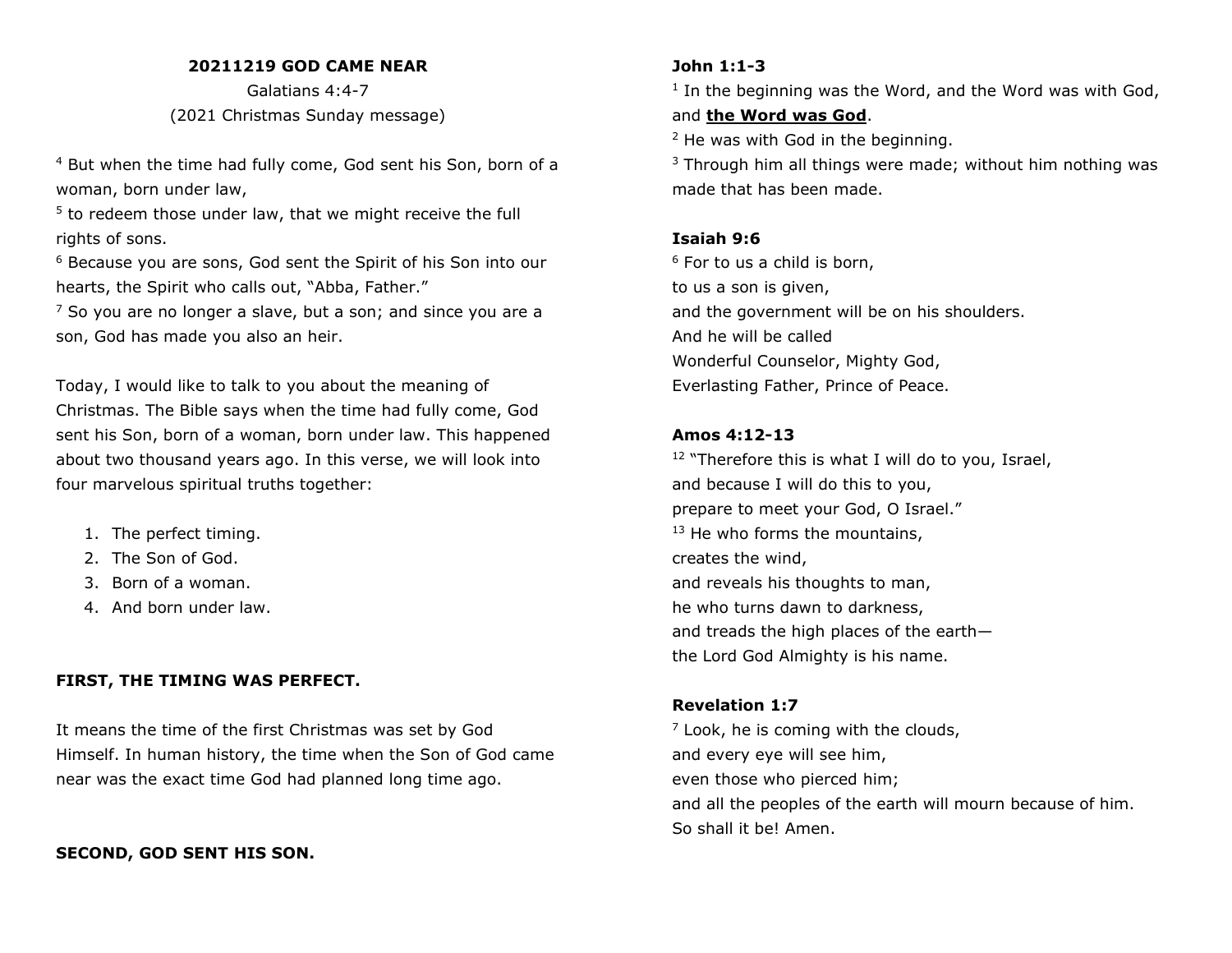## **THIRD, HE WAS BORN OF A WOMAN.**

#### **Genesis 3:15**

<sup>15</sup> And I will put enmity between you and the woman, and between your offspring and hers; he will crush your head, and you will strike his heel."

## **Isaiah 7:14**

 $14$  Therefore the Lord himself will give you a sign: The virgin will be with child and will give birth to a son, and will call him Immanuel.

#### **Hebrews 10:15-16**

 $15$  For we do not have a high priest who is unable to sympathize with our weaknesses, but we have one who has been tempted in every way, just as we are—yet was without sin.

 $16$  Let us then approach the throne of grace with confidence, so that we may receive mercy and find grace to help us in our time of need.

#### **FOURTH, HE WAS BORN UNDER LAW.**

This statement has two significant theological meanings.

**One. God's faithfulness and the integrity of God's Word.**

**Two. Our necessity of Savior and God's salvation.**

**Hebrews 2:14-17**

<sup>14</sup> Since the children have flesh and blood, he too shared in their humanity so that by his death he might destroy him who holds the power of death—that is, the devil—

 $15$  and free those who all their lives were held in slavery by their fear of death.

 $16$  For surely it is not angels he helps, but Abraham's descendants.

<sup>17</sup> **For this reason he had to be made like his brothers in every way**, **in order that he might become a merciful and faithful high priest in service to God**, and that **he might make atonement for the sins of the people**.

Is it a season of joy? Yes, it is. But do we know why it's the time of joy? It's because God came near.

When the time was right, Jesus entered into this world, into human history.

**He was the Son of God Himself**. His name is Jesus Immanuel, God with us.

**He was born of woman**. He became one of us. He knows my story. He knows your story. He knows our pain, our sorrow, our struggle, and our longings. We can come to God through His name. When we call upon His name, there is forgiveness, acceptance, hope, grace, and joy.

**He was born under law.** He came as a Jewish man as promised. This proves God's faithfulness to His Word. He keeps what He says. We don't have to depend on our unstable feeling for our spiritual assurance.